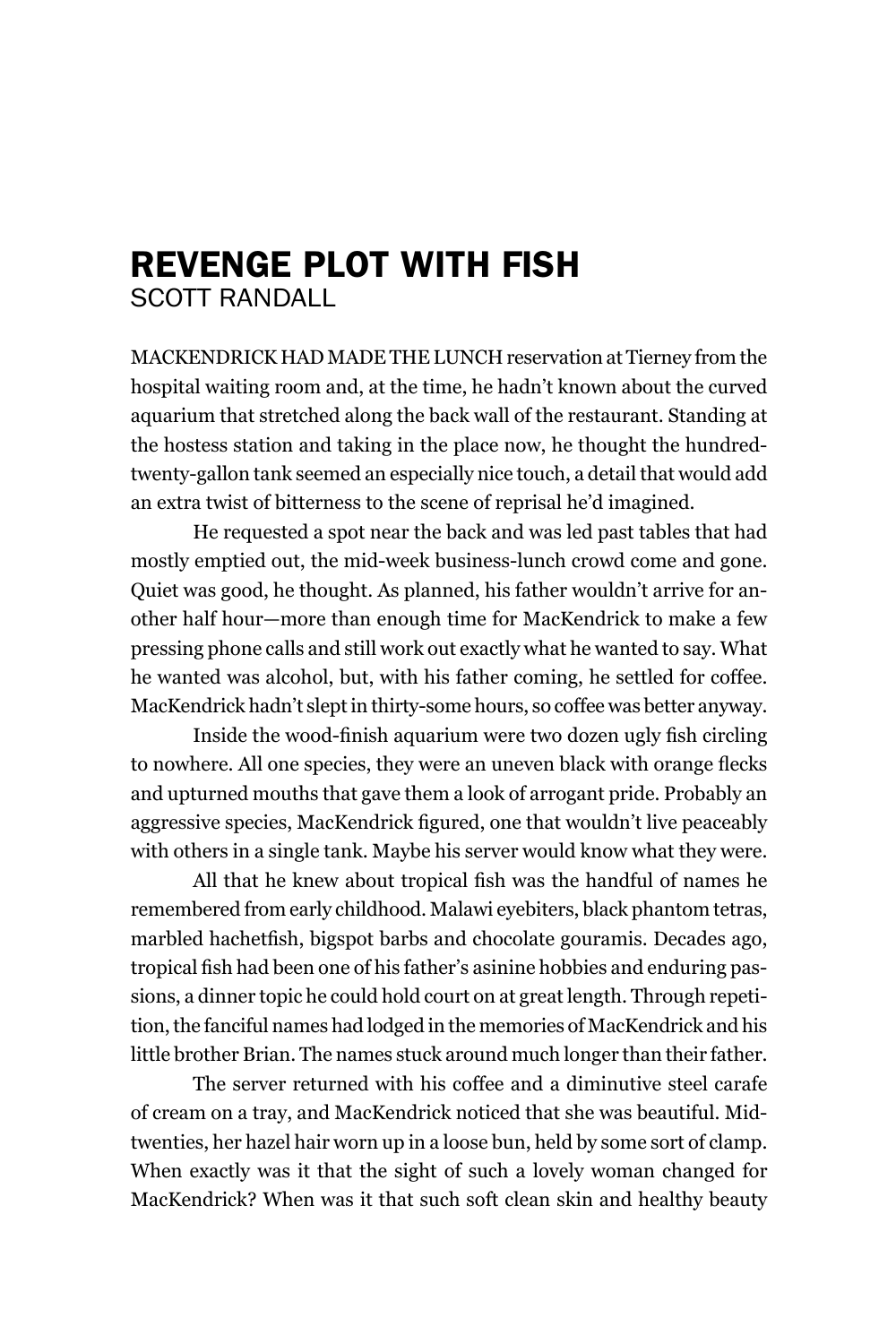brought on more paternal thoughts than licentious ones? heartened, he asked her about the fish.

"oscars," she said.

"oscars?"

MacKendrick was impressed.

"oscar cichlids."

With a blush, she admitted that customers asked all the time. She didn't really know anything about tropical fish.

Charming.

With a rush of affection, macKendrick had the illogical urge to open his briefcase and show her the three fish he'd purchased from Pet Smart before coming to the restaurant. Such a gesture would probably have been odd, though, and he stopped himself. lack of sleep made him distrust his own emotions and, fortunately, he knew enough to keep his mouth closed.

"oscar cichlids." he gave a nod and explained he was waiting for someone.

"Call if you need anything."

The coffee was hot, but, tired as he was, he drank down half the cup. The previous morning, shortly after he'd pulled into the macKendrick Buick lot, Sylvia called to tell him she'd just spoken with the police. Brian had overdosed. his third overdose. That had been thirty-some hours ago, and macKendrick had spent that whole day and night at St. leonard in the ICu waiting room—trying not to dwell on the image of his little brother unconscious and unmoving in his hospital bed. The heart monitor. The IV line in and the catheter line out. The waiting room had a television, and macKendrick flipped it on, dozing in a hard-backed chair and dully staring at the History Channel. elderly war criminals hiding in South America, Soviet gulags, and ethnic cleansings in god-knows-where for god-knows-what possible motive. The world could make you feel powerless, he thought. It wore away at you. At one point, macKendrick fell into a half-sleep and woke abruptly just as *From Russia with Love* was beginning. What business did James Bond have on the History Channel? MacKendrick didn't know, but he wound up watching the rest of the thing.

In Tierney, fortified from coffee, he took out his cell and telephoned the dealership. After Sylvia's call, he'd had to rearrange his schedule in a rush. The floor manager took over for the day, and things were probably under control. Two Regals were coming in that morning, though, and he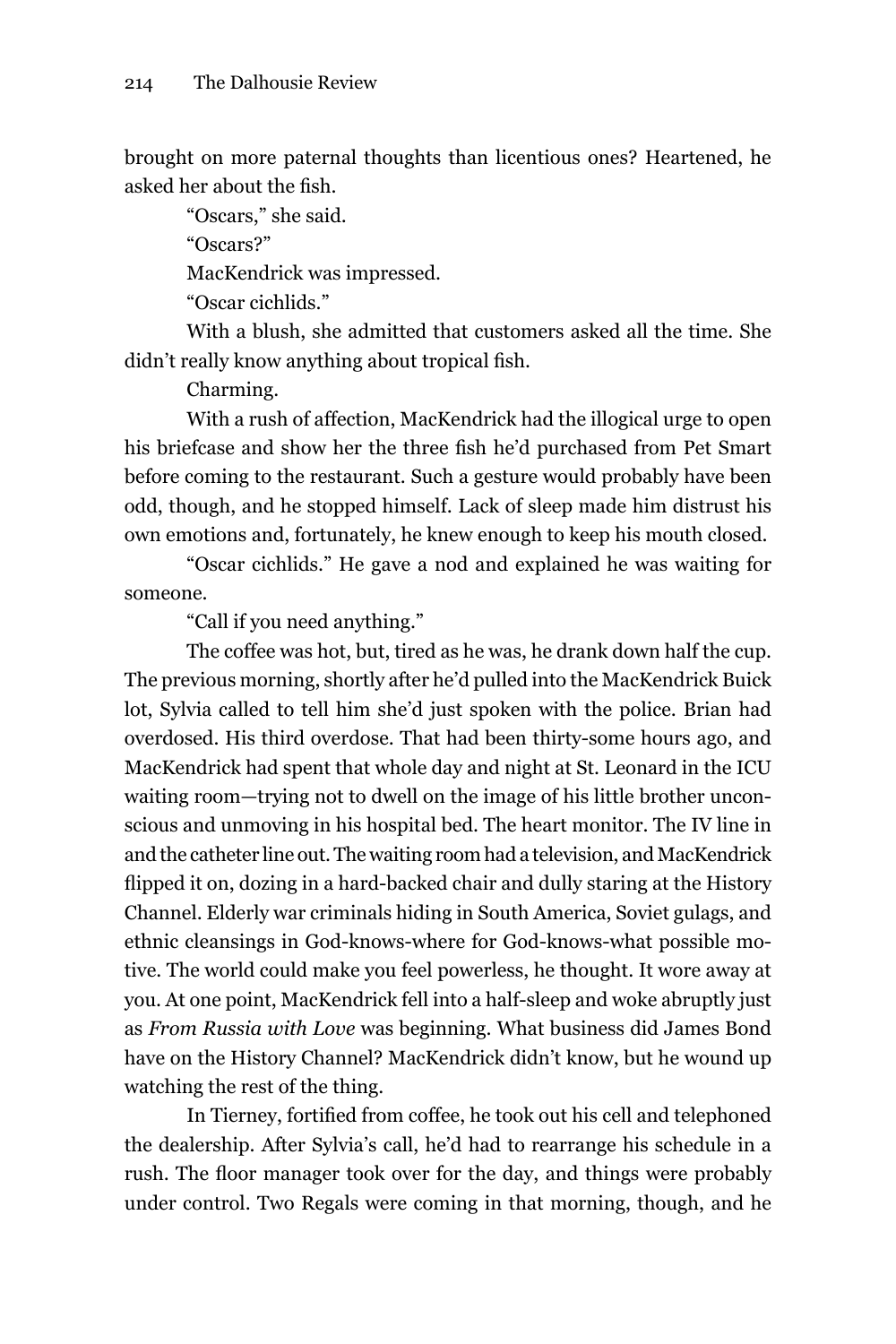wanted to make sure the odometers were double checked. his second call was to the hospital, where he had to key through three separate automated menus before he was forwarded to the ICU. No changes from this morning. Brian still hadn't woken and his blood pressure was still down. macKendrick thanked the unit nurse and called Sylvia.

"No change from last night," he said. "Did you get his records sent over?" "Not yet, but they know his history." "Did you manage to get some sleep?" "A few hours. Sort of." "Come home." "In a bit." "Did you call your father?" "I'm meeting him in a few minutes, actually." "meeting him?" "Yeah, I'm in a restaurant waiting for him right now." "In a restaurant?" "Tierney." "Tierney?"

"I haven't told him about the overdose yet."

"You didn't tell him Brian's in the hospital?"

macKendrick fell silent. The questions were annoying him. he didn't have the energy to explain himself, and he wasn't sure he could. Fortunately, he had married well. Okay, she said. The boys had gone off to school fine, and the house was quiet. She might pop out early for a few groceries before picking them up.

"What did you tell the boys last night?"

"Nothing. Said you had a business dinner. No point getting into it yet."

The thought of telling his sons about their uncle made his throat tighten and face grow warm. macKendrick had to remind himself he was in public. he was in public, and he was emotional because he hadn't slept. Tearing up like an ass wouldn't help anyone. It was strange, he thought—and not for the first time—how very much alike paternal and fraternal affection could be. maybe they occupied the same part of the brain. When the boys were young, he was forever calling one of them Brian by mistake. Being an older brother must have been good preparation for being a father. This had occurred to him before. he hoped he would never let his boys down as he had Brian.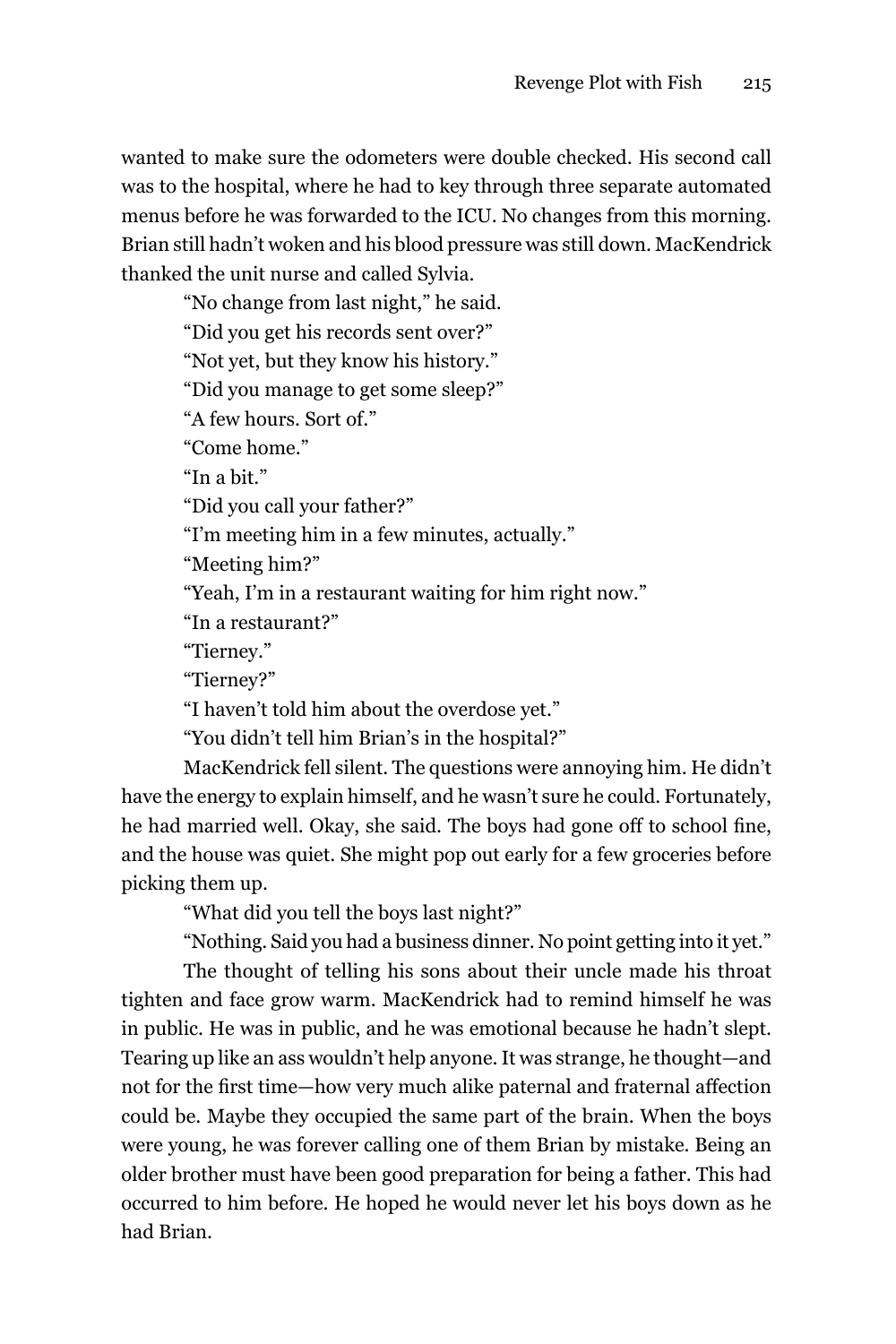"Still there?" Sylvia asked.

"Yes." His mind was jumping around, and he had to give his head a shake. "Just tired."

he needed to get off the phone, but promised to be home before dinner. He switched the cell to vibrate and caught sight of his reflection in the curved surface of the aquarium. The tank was probably some thick clear acrylic, custom-made for the restaurant. Inside, green strands of cottony vine swayed, propelled by the submerged current of the water filter, he supposed. Two oscar cichlids drifted side by side and toward macKendrick through a decorative arched stone as if slowly promenading. It was beautiful. It was beautiful and very much unlike the images he recalled of his father's long-ago aquarium. Instead of dark, subtly sculpted stone, cheap figurines decorated the bottom of his father's fish tank. A sunken treasure chest containing rubies and jewels. A topless mermaid with painted cherry nipples wearing the most alluring of come-hither expressions. A miniature Poseidon wearing a seaweed crown and wielding a tiny trident. God, MacKendrick hadn't thought of that Poseidon in years. maybe it was neptune, now that he thought about it. Could the aquarium have been as tacky as he remembered, and how could his father have ever held the thing in such high value? And if it meant so very much, why would he keep it in the basement family room where young boys would be tempted to muck about with it?

Because their mother knew it was best that they not be underfoot when their father returned from work, macKendrick and Brian spent much of their early childhood in that narrow townhouse basement. Save for an unfinished laundry-boiler area, the family room took up the entire basement. Closed to company and full of second-hand furniture, it was where they went to avoid trouble and where they were sent when they were in trouble. once they got in trouble for stuffing bananas in the Filtre Queen and switching the thing on just to see what would happen. Another time it was for peeing in the laundry-room sink because the commercial breaks during *Lucan, the Wolf Boy* weren't nearly long enough to run all the way upstairs and back down again. Another time, they melted an entire sixty-four-colour box of crayolas on the driveway.

Their father's punishments were predictably harsh, but unpredictably creative. Scrub the driveway clean with toothbrushes. Write a hundred words explaining why their favourite television show was rubbish. once, in a particularly inventive stroke, their father instructed them both to select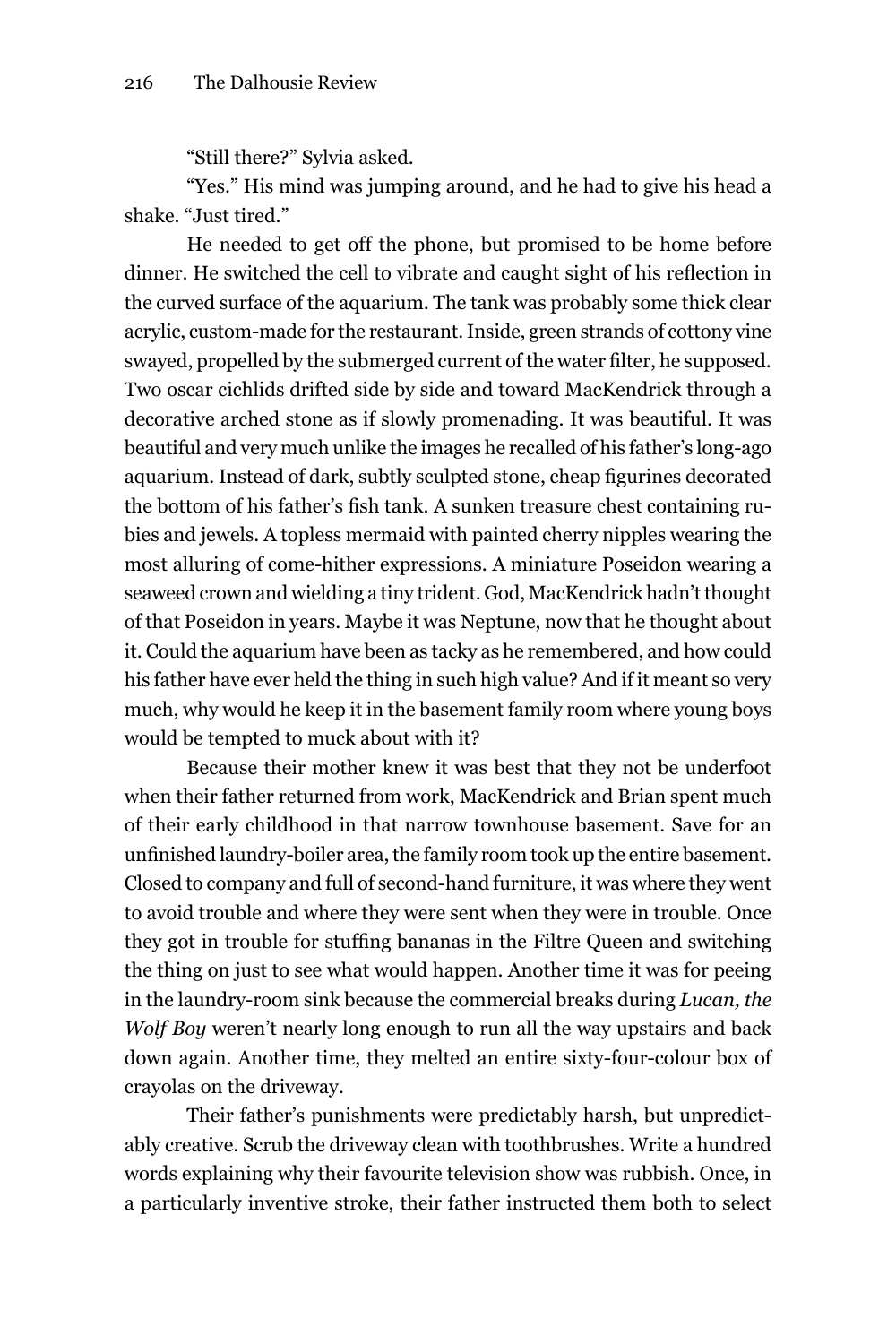one toy from the other's shelf and destroy it. At first, MacKendrick hadn't understood. Was it a trick? If they cheated and chose something insignificant, would they get into more trouble? Too young to know, they betrayed one another as instructed. macKendrick cut his brother's Stretch Armstrong open with a pair of scissors and Brian snapped the wheels of macKendrick's Evel Knievel supercycle.

The worst punishment was the aquarium. macKendrick and Brian had eliminated their father's entire collection of tropical fish with a single healthy serving of Frosted Flakes scattered on the surface of the water. *They'rrrrre great!* Later, the brothers told each other that the cereal looked just like fish flakes, but it was a lie even they didn't believe. After scooping out the bodies and the mushy clumps, their father left the tank sitting in the basement family room and forbade anyone from cleaning it. The thing gave off a stale odour, but the smell was bad only up close. Worse was the sight of the thing. As the water evaporated, it left dusty brown rings around the inside of the glass. Weeks and months passed, and the water level slowly went down, down, down. Eventually, Poseidon or Neptune and his trident poked up out of the surface of the water, and a few weeks after that, there was no water left at all, just chalky synthetic pebbles. The reminder was the punishment. The sight of the thing made macKendrick feel powerless, but even at that young age he recognized the cruelty as intentional and, in a way, the recognition lessened the punishment. Brian wasn't so lucky. his powerlessness wore away at him.

The cell vibrated from within macKendrick's jacket, and he checked the number before answering. It was Sylvia again.

"Why don't you just come home?"

"I'm all right."

"You can just tell your father about Brian over the phone, you know." "I know."

They both went quiet. macKendrick wondered who would break the silence first. He did.

"I'm all right," he repeated.

"The boys and I love you."

They said goodbye and macKendrick slipped the phone back in his jacket. It'd been Sylvia's idea for him to reconnect with his father, and in some indefinable way, she must have felt sorry. At the time she'd been right, though. His father had left when he was ten and Brian seven-some twenty-five years had already passed, and, as Sylvia said, the man couldn't